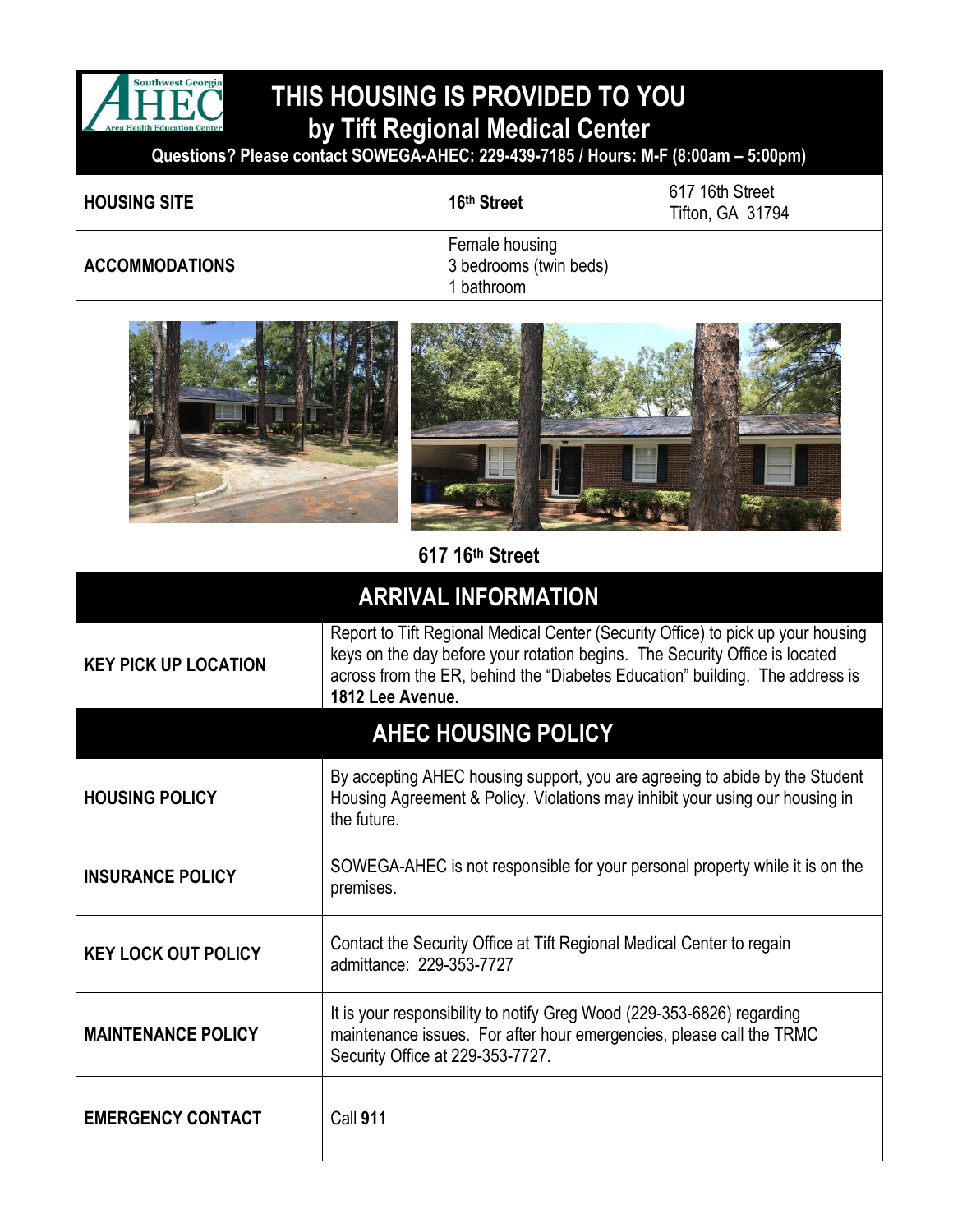| <b>DRIVING DIRECTIONS</b>                 |                                                                                                                                                                                                                                                                                                                                                                                                                                                                                                                                                                                                                                       |  |
|-------------------------------------------|---------------------------------------------------------------------------------------------------------------------------------------------------------------------------------------------------------------------------------------------------------------------------------------------------------------------------------------------------------------------------------------------------------------------------------------------------------------------------------------------------------------------------------------------------------------------------------------------------------------------------------------|--|
|                                           | Tift Regional Medical Center, 901 E 18th Street, Tifton (229-382-7120)                                                                                                                                                                                                                                                                                                                                                                                                                                                                                                                                                                |  |
| <b>DIRECTIONS</b><br><b>FROM ATLANTA:</b> | $\blacksquare$ Take I-75S.<br>Merge onto I-475S via Exit 177 toward Valdosta.<br>Merge onto I-75S.<br>Take Exit 64 for US-41 toward I-75/Tifton/ABAC.<br>• Turn left on GA 7-S.<br>• Turn left at W 20 <sup>th</sup> Street.                                                                                                                                                                                                                                                                                                                                                                                                          |  |
| <b>DIRECTIONS</b><br><b>FROM AUGUSTA:</b> | • From Laney Walker Blvd continue to follow GA-4 S.<br>■ Turn right onto GA-88 W/Jefferson Davis Memorial Hwy.<br>• Continue to follow GA-88 W until GA-88 W becomes GA-24 W.<br>■ Turn left onto GA-22 W/GA-24 W.<br>Stay straight to go onto E Hancock St/GA-49. Continue to follow GA-49 SW.<br>■ Turn left onto Gray Hwy/US-129/GA-11/GA-22/GA-49. Continue to follow<br>US-129/GA-11/GA-49.<br>Merge onto I-16 W toward I-75/Atlanta.<br>■ Merge onto I-75 S via the exit on the left toward Valdosta.<br>• Take Exit 64 for US-41 toward I-75/Tifton/ABAC.<br>Turn left on GA 7-S.<br>■ Turn left at W 20 <sup>th</sup> Street. |  |
|                                           | <b>THINGS TO DO</b>                                                                                                                                                                                                                                                                                                                                                                                                                                                                                                                                                                                                                   |  |
| <b>AREA INFORMATION</b>                   | <b>❖ Tifton Chamber of Commerce: http://tiftonison.com/chamber-connections</b><br>❖ Tifton Newspaper: http://tiftongazette.com/local<br>❖ Tifton Government Site: http://tifton.net/<br>Latings to do in Tifton: http://www.americantowns.com/ga/tifton-things-to-do<br>❖ Southwest GA News: http://www.mysouthwestga.com/<br>❖ Fitness Facilities:<br>http://www.tiftareaymca.org/<br>http://www.manta.com/c/mmypw95/heavenly-fit<br>http://www.anytimefitness.com/en-us/locate/search/31794<br>http://www.getfave.com/ga/tifton/q/fitness                                                                                           |  |